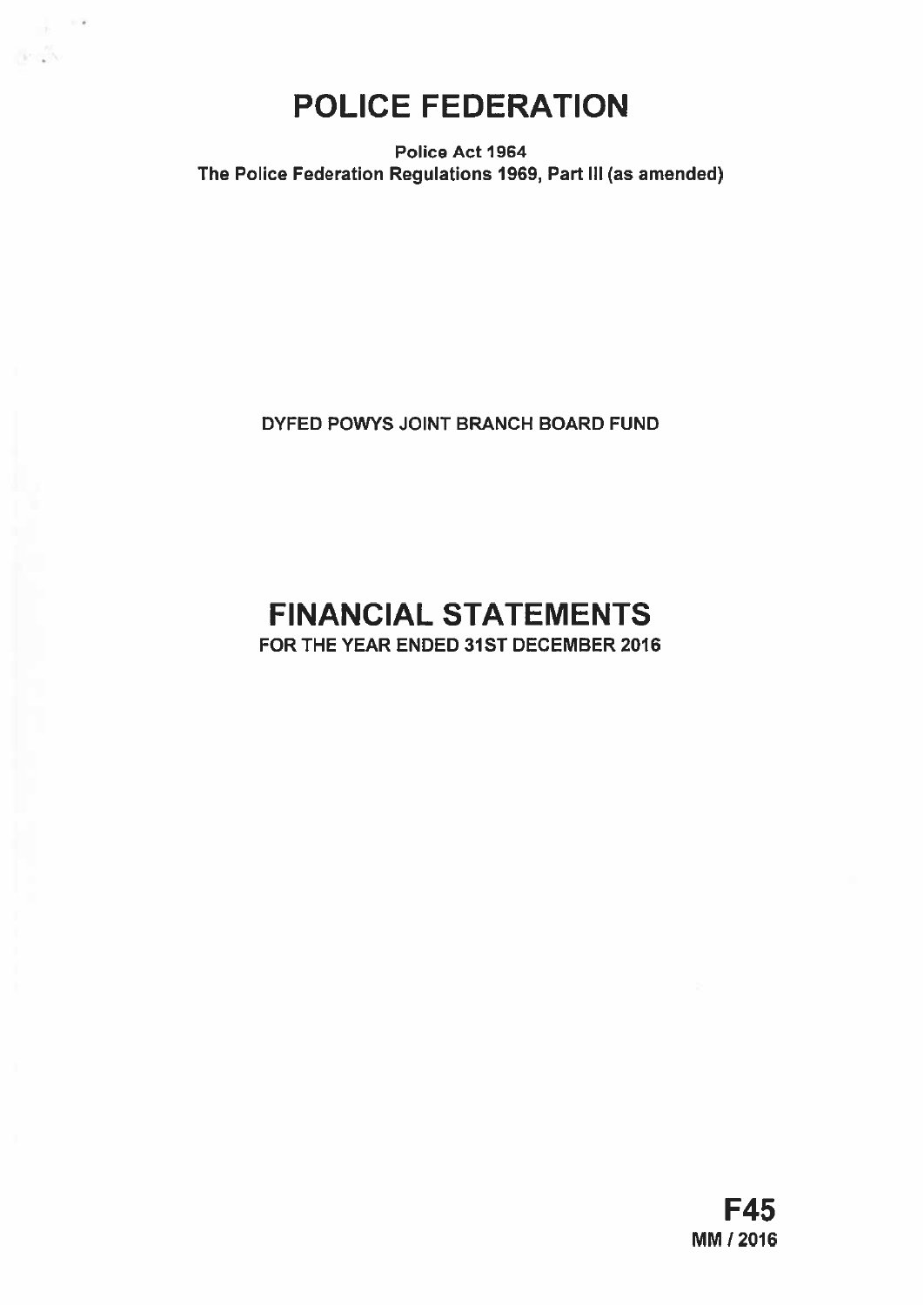# DYFED POWYS JOINT BRANCH BOARD FUND

i,

# YEAR ENDED 31ST DECEMBER 2016

| <b>CHAIRMAN</b> | Mr Mark Bleasdale<br>Joint Branch Board Federation Office<br><b>PO Box 99</b><br>Llangunnor, Carmarthen<br>Carmarthenshire SA31 2PF         |
|-----------------|---------------------------------------------------------------------------------------------------------------------------------------------|
| SECRETARY       | Mr Paul Laughlin<br>Joint Branch Board Federation Office<br><b>PO Box 99</b><br>Llangunnor, Carmarthen<br>Carmarthenshire SA31 2PF          |
| TREASURER       | Mr Paul Laughlin<br>Joint Branch Board Federation Office<br><b>PO Box 99</b><br>Llangunnor, Carmarthen<br>Carmarthenshire SA31 2PF          |
| AUDITORS        | George Hay & Company<br><b>Chartered Accountants,</b><br><b>Statutory Auditors,</b><br>83 Cambridge Street<br>Pimlico<br>London<br>SW1V 4PS |
| <b>TRUSTEES</b> | Mr Andrew Beynon<br>PO Box 99<br>Llangunnor, Carmarthen<br>Carmarthenshire SA31 2PF                                                         |
|                 | Mr Robert Marshall<br><b>PO Box 99</b><br>Llangunnor, Carmarthen<br>Carmarthenshire SA31 2PF                                                |
|                 | Mr Roger Webb<br>PO Box 99<br>Llangunnor, Carmarthen<br>Carmarthenshire SA31 2PF                                                            |

SHOW NAMES AND ADDRESSES OF ABOVE OFFICIALS AND QUALIFICATIONS OF AUDITORS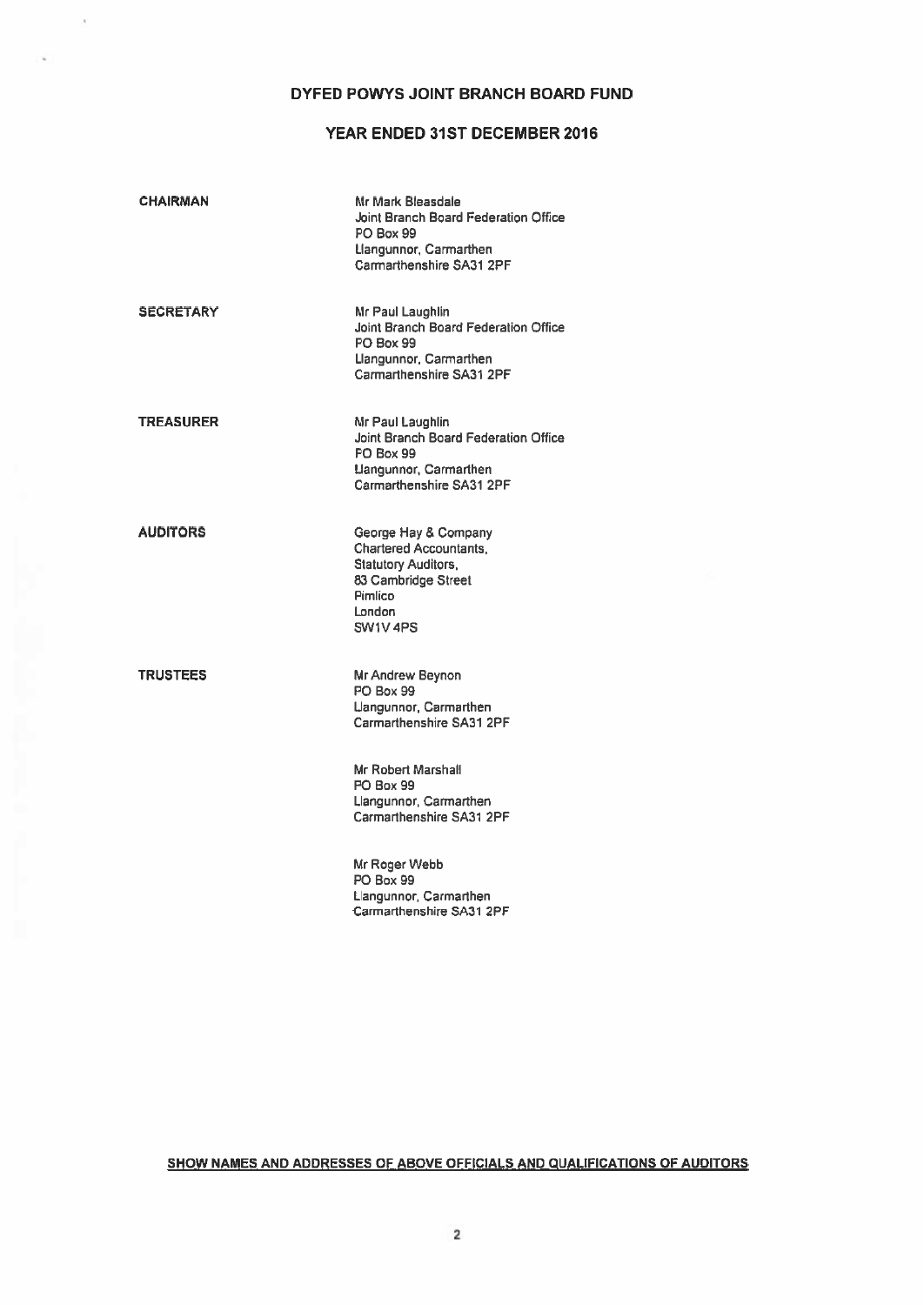# INDEPENDENT AUDITORS REPORT TO THE MEMBERS OF DYFED POWYS JOINT BRANCH BOARD FUND

We have audited the Financial Statements of the Dyfed Powys Joint Branch Board Fund far the year ended 31st December 2016, which comprise the Statement of Income and Retained Earnings, Statement of Financial Position, and Notes to the Financial Statements. The Financial Statements have been prepared under the requirements of the Police Federation Regulations and Fund Rules and adopting the measurement principles of FRS 102, "The Financial Reporting Standard applicable in the UK and Republic of Ireland'.

This repor<sup>t</sup> is made solely to the Fund's members, as <sup>a</sup> body. Our audit work has been undertaken so that we might state to the Fund's members those matters we are required to state to them in an auditor's repor<sup>t</sup> and for no other purpose. To the fullest extent permitted by law, we do not accept or assume responsibility to anyone other than the Fund and the Fund's members as <sup>a</sup> body, for our audit work, for this report, or for the opinions we have formed.

#### Respective Responsibilities of the Management Committee and Auditors

As explained more fully in the Statement of Management Committee's Responsibilities set out in the notes to the Financial Statements the managemen<sup>t</sup> committee are responsible for the preparation of the Financial Statements and for being satisfied that they fairly reflect the state of the Fund's affairs as at 31st December 2016 and of its results for the year then ended.

Our responsibility is to audit and express an opinion on the Financial Statements in accordance with applicable law and International Standards on Auditing (UK and Ireland). Those standards require us to comply with the Auditing Practices Board's Ethical Standards for Auditors.

#### Scope of the audit of the Financial Statements

An audit involves obtaining evidence about the amounts and disclosures in the Financial Statements sufficient to give reasonable assurance that the Financial Statements are free from material misstatement, whether caused by fraud or error. This includes an assessment of: whether the accounting policies are appropriate to the Fund's circumstances and have been consistently applied and adequately disclosed; the reasonableness of significant accounting estimates made by the managemen<sup>t</sup> committee; and the overall presentation of the Financial Statements.

#### Opinion on Financial Statements

In our opinion the Financial Statements:

- fairly reflect the state of the Fund's affairs as at 31st December 2016 and of its results for the year then ended,
- have been properly prepared in accordance with the measurement principles of United Kingdom Generally Accepted Accountina Practice; and
- have been prepared in accordance with the Police Federation Regulations and Fund Rules.

#### Other Matters

The Financial Statements for the year ended 31st December 2016 includes all funds raised for the purpose of the Joint Branch Board Fund in accordance with Regulation 2 Police Federation (Amendment) Regulations 2015.

Signed: Cege Hand Co.

George Hay & Company Chartered Accountants & Statutory Auditors 63 Cambridge Street Pimlico London Dated 2nd February 2017

SWIV 4P5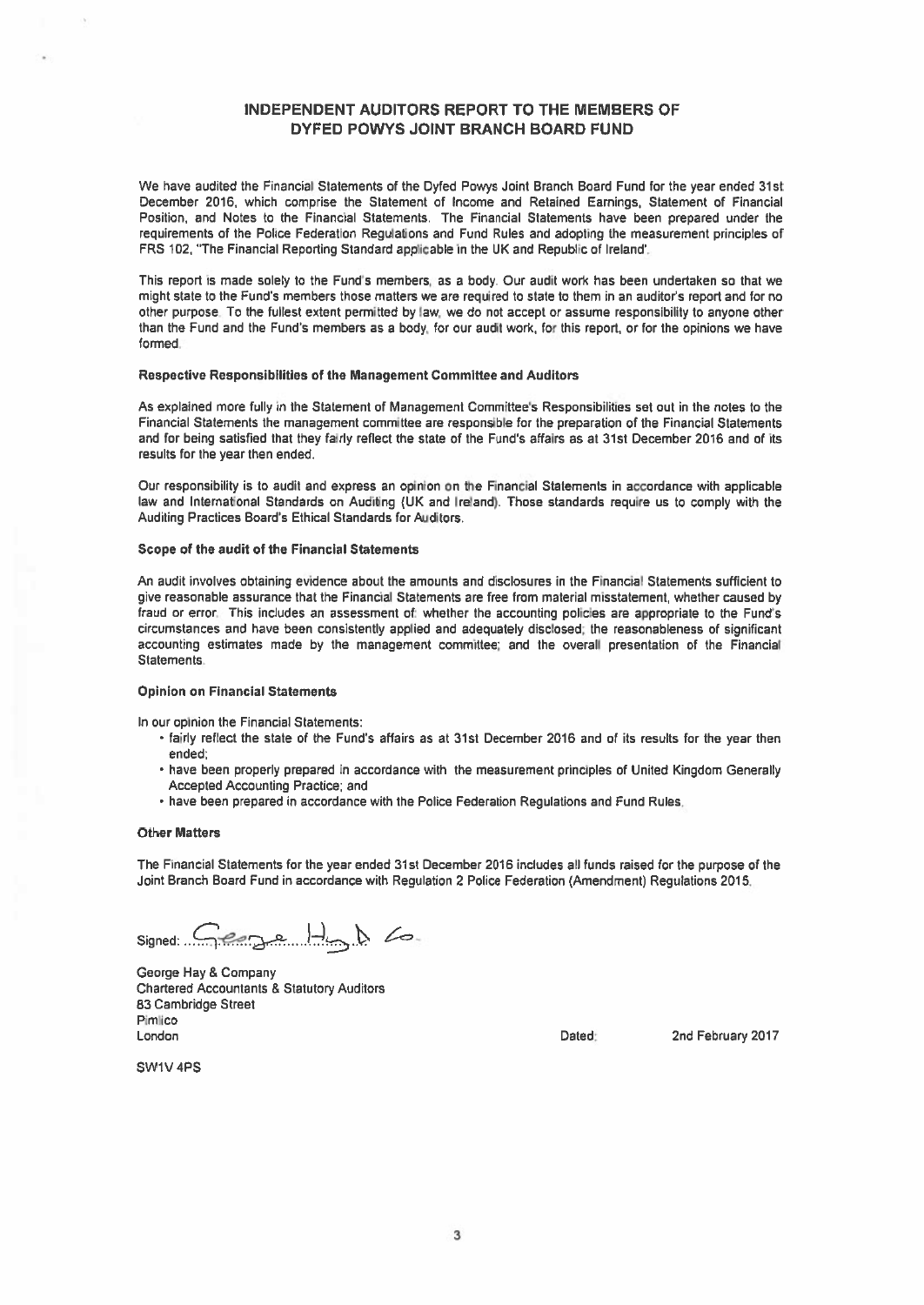# DYFED POWYS JOINT BRANCH BOARD FUND

# STATEMENT OF INCOME AND RETAINED EARNINGS FOR THE YEAR ENDED 31ST DECEMBER 2016

|                                                                                                                                                | 2016<br>£ | 2015<br>£ |
|------------------------------------------------------------------------------------------------------------------------------------------------|-----------|-----------|
| <b>INCOME</b>                                                                                                                                  |           |           |
| <b>Weekly Subscriptions</b>                                                                                                                    |           |           |
| Constables                                                                                                                                     | 207,420   | 206,472   |
| Sergeants                                                                                                                                      | 54,382    | 55,115    |
| Inspectors                                                                                                                                     | 22,163    | 20,868    |
|                                                                                                                                                | 283,965   | 282,455   |
| Less: Payable to Joint Central Committee 70%                                                                                                   |           |           |
| Constables                                                                                                                                     | 145,194   | 144,530   |
| <b>Sergeants</b>                                                                                                                               | 38,067    | 38.581    |
| Inspectors                                                                                                                                     | 15,514    | 14,608    |
|                                                                                                                                                | 198,775   | 197,719   |
| <b>TOTAL INCOME</b>                                                                                                                            | 85,190    | 84,736    |
| Less: ADMINISTRATIVE EXPENSES (Note 1)                                                                                                         | 71,804    | 123,520   |
| <b>SURPLUS / (DEFICIT) OF SUBSCRIPTION INCOME</b><br><b>OVER EXPENDITURE</b>                                                                   | 13,386    | (38, 784) |
| Add: Other Income - (Note 1.1)<br>To include all income as specified in Regulation 2c in the<br>Police Federation (Amendments) Regulation 2015 | 35,936    | 34,713    |
| <b>SURPLUS / (DEFICIT) FOR THE YEAR</b><br><b>BEFORE GAINS / (LOSSES)</b>                                                                      | 49,322    | (4,071)   |
| Gains / (Losses) - (Note 1.2)                                                                                                                  |           |           |
| Value Adjustments on Investments                                                                                                               |           |           |
| Value Adjustments on Investment Properties                                                                                                     |           |           |
| Deferred Tax on Value Adjustments                                                                                                              |           |           |
| <b>SURPLUS / (DEFICIT) FOR THE YEAR</b>                                                                                                        | 49,322    | (4,071)   |
| <b>RETAINED EARNINGS BROUGHT FORWARD</b>                                                                                                       | 181,083   | 185,154   |
|                                                                                                                                                |           |           |
| <b>RETAINED EARNINGS CARRIED FORWARD</b>                                                                                                       | 230.405   | 181.083   |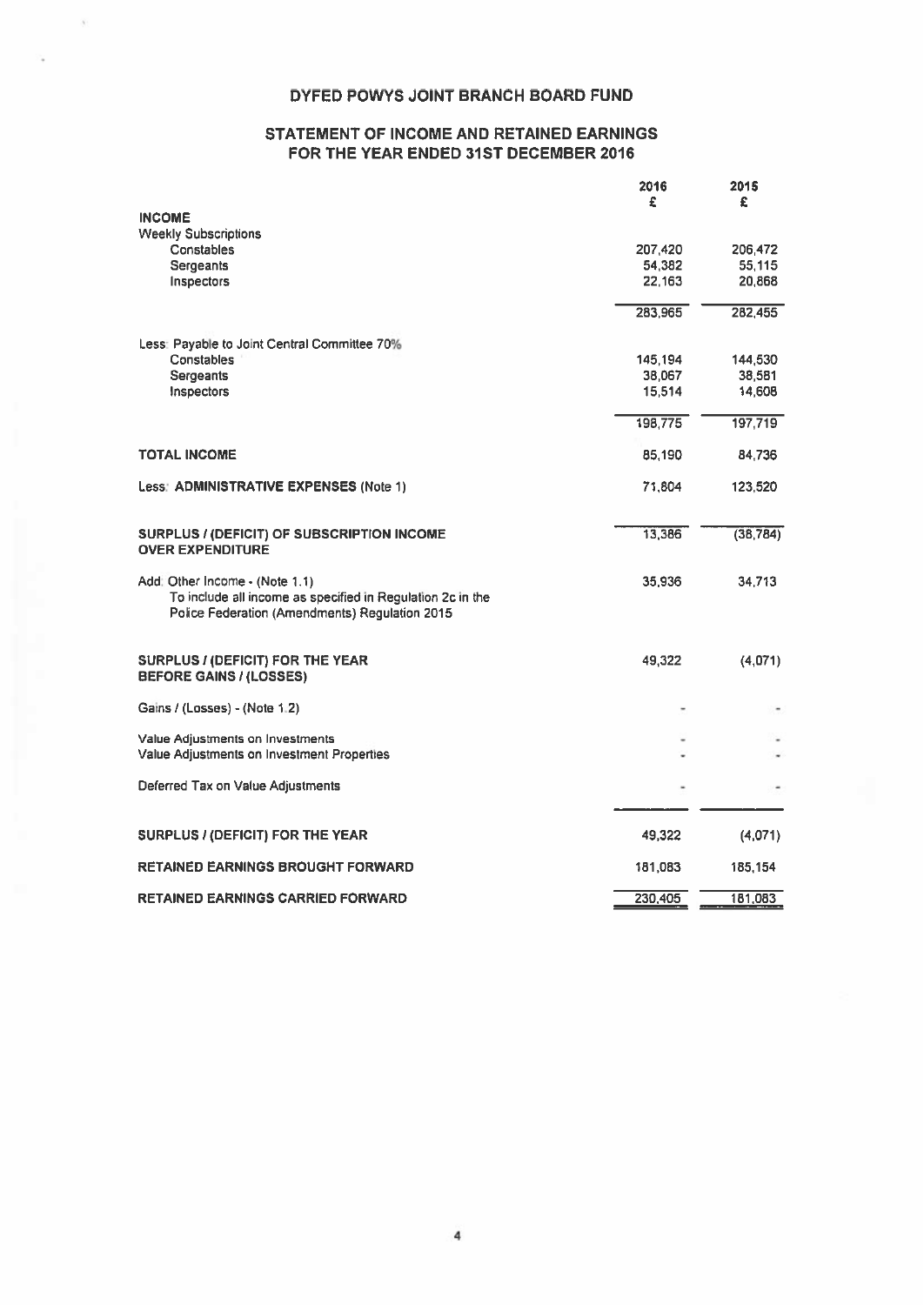# DYFED POWYS JOINT BRANCH BOARD FUND

# STATEMENT OF FINANCIAL POSITION AS AT 31ST DECEMBER 2016

| DYFED POWYS JOINT BRANCH BOARD FUND                                                                                           |                       |                                                                   |                                       |                                    |
|-------------------------------------------------------------------------------------------------------------------------------|-----------------------|-------------------------------------------------------------------|---------------------------------------|------------------------------------|
| STATEMENT OF FINANCIAL POSITION AS AT 31ST DECEMBER 2016                                                                      |                       |                                                                   |                                       |                                    |
|                                                                                                                               | 2016<br>Cost          | Accumulated<br><b>Depreclation/</b><br>Revaluation/<br>Impairment | 2016<br><b>Net Book</b><br>Value      | 2015<br><b>Net Book</b><br>Value   |
| <b>TANGIBLE FIXED ASSETS</b><br><b>Furniture and Fittings</b><br><b>Computer Equipment</b>                                    | τ<br>18,759<br>39,577 | £<br>65<br>39,577                                                 | £<br>366                              | £<br>431<br>1,033                  |
| Others - (Specify)                                                                                                            | 58,336                | 39,642                                                            | 366                                   | 1,464                              |
| <b>INVESTMENTS</b>                                                                                                            | 2016<br>Cost          | 2015<br>Cost                                                      | 2016<br><b>Market</b><br><b>Value</b> | 2015<br><b>Market</b><br>Value     |
| Investments<br><b>Investment Properties</b><br>Others - (Specify)                                                             | $\overline{\epsilon}$ | £                                                                 | £                                     | Ξ                                  |
| <b>CURRENT ASSETS</b><br>Contributions due from Joint Central Committee (Note 4)                                              |                       |                                                                   |                                       |                                    |
| <b>Subscriptions Due</b><br>Cash at Bank and in Hand<br><b>Stocks</b><br><b>Debtors</b>                                       |                       |                                                                   | 23,798<br>361<br>11,967<br>219,012    | 23,486<br>176,854<br>418<br>11,393 |
|                                                                                                                               |                       |                                                                   | 255,138                               | 212,151                            |
| <b>CURRENT LIABILITIES</b><br>Contributions due to Joint Central Committee (Note 4)<br><b>Corporation Tax</b><br>Deferred Tax |                       |                                                                   | 16,658<br>1,275                       | 16,439<br>206                      |
| <b>Sundry Accrued Expenses</b>                                                                                                |                       |                                                                   | 7,166                                 | 15,887                             |
|                                                                                                                               |                       |                                                                   | 25,099                                | 32,532                             |
| <b>NET CURRENT ASSETS / (LIABILITIES)</b>                                                                                     |                       |                                                                   | 230,039                               | 179,619                            |
| TOTAL ASSETS LESS CURRENT LIABILITIES                                                                                         |                       |                                                                   | 230,405                               | 181,083                            |
| <b>CREDITORS: Amounts Falling Due After More Than One Year</b><br>(Specify)                                                   |                       |                                                                   |                                       |                                    |
| <b>NET ASSETS</b>                                                                                                             |                       |                                                                   | 230,405                               | 181,083                            |
| <b>REPRESENTED BY</b><br><b>Retained Earnings</b><br>Other Reserves - (Specify)                                               |                       |                                                                   | 230,405                               | 181,083                            |
|                                                                                                                               |                       |                                                                   | 230,405                               | 181,083                            |

We certify that we have fully complied with the Regulation 2 Police Federation (Amendment) Regulations 2015 and disclosed in the F45 all funds of which we are <sup>a</sup> beneficiary. We understand that failure to comply with this Regulation could be deemed <sup>a</sup> criminal and/or Police Disciplinary matter.

These financial statements have been prepared using the measurement principles and provisions of FRS 102.

| Signed | CHAIRMAN  |
|--------|-----------|
| Signed | TREASURER |

Date financial statements approved: 2nd February 2017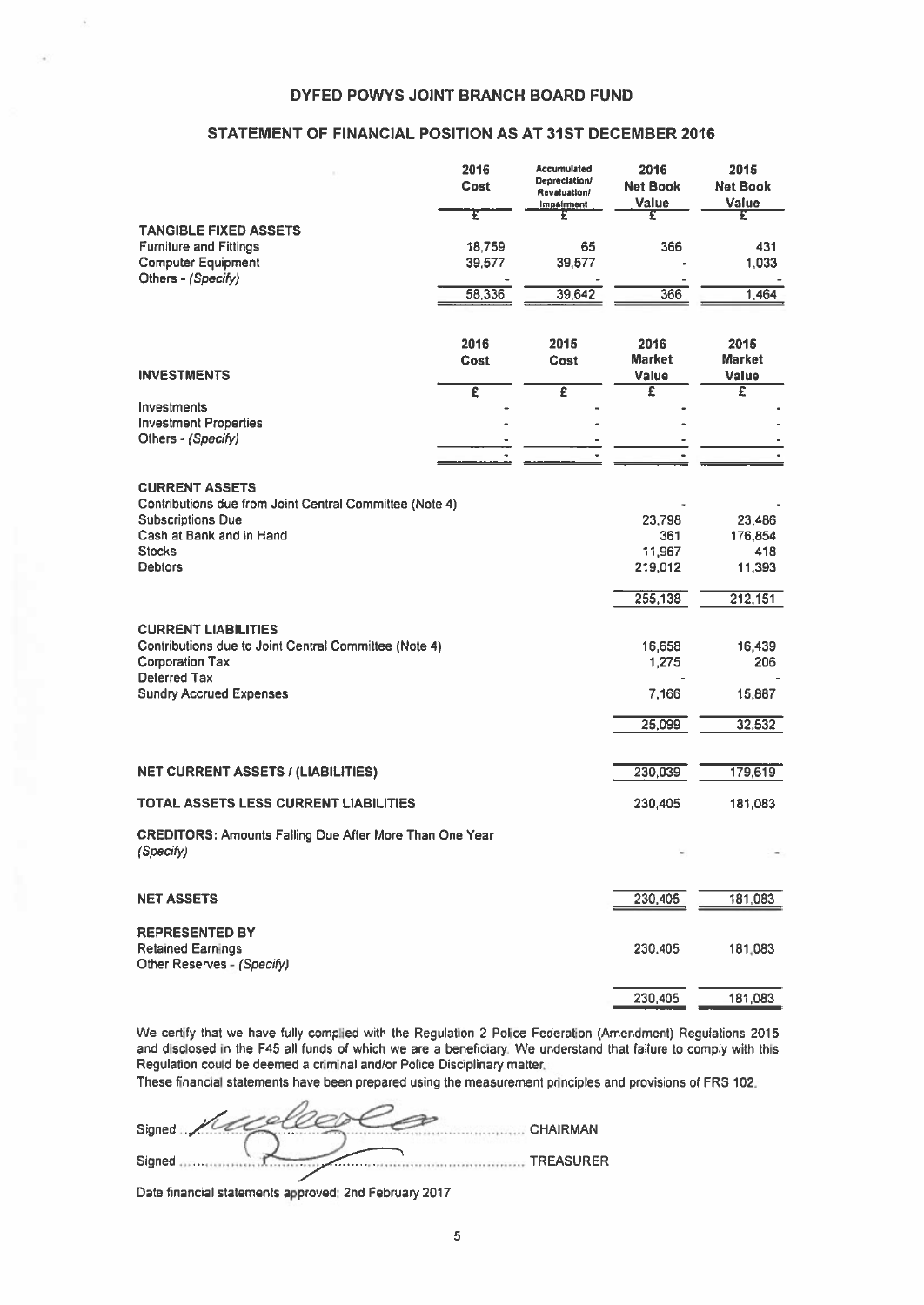|                  |                                                        | 2016      | 2015      |
|------------------|--------------------------------------------------------|-----------|-----------|
| 1.               | <b>ADMINISTRATIVE EXPENSES</b>                         | £         | £         |
|                  | Accommodation                                          |           |           |
|                  | Additional Responsibility Payments (Honoraria)         | 791       |           |
|                  | <b>Annual Conference</b>                               | 2,778     | 3,270     |
|                  | <b>Audit and Accountancy Charges</b>                   | 3,300     | 3,204     |
|                  | <b>Bank Charges</b>                                    |           |           |
|                  | <b>Clerical Assistance and Social Security Costs</b>   | 16,372    | 40,019    |
|                  | Communication                                          | 2.057     | 2,203     |
|                  | <b>Computer Consumables</b>                            | 3,963     | 12,679    |
|                  | <b>Corporation Tax</b>                                 | 1,275     | (34)      |
|                  | Depreciation                                           | 1,098     | 1,110     |
|                  | Donations                                              | 200       | 1,229     |
|                  | Hospitality                                            |           |           |
|                  | <b>Incidental Overnight Expenses</b>                   | 10        | 50        |
|                  | Insurance                                              | 1,233     | 1.452     |
|                  | <b>Meeting Expenses</b>                                | 6,292     | 17,371    |
|                  | <b>Official Publications</b>                           | 7.429     | 9,589     |
|                  | Postage, Printing and Stationery                       | 3,973     | 4,098     |
|                  | <b>Repairs and Maintenance</b>                         | 25        |           |
|                  | Subsistence (Meal Expenses)                            | 2.087     | 2,434     |
|                  | <b>Sundry Expenses</b>                                 | 144       | 562       |
|                  | Travel                                                 | 13.544    | 16,809    |
|                  | Other Expenses - (Specify)                             |           |           |
|                  | <b>Bravery award</b>                                   | 839       | 1,530     |
|                  | Legal and professional                                 | 2,403     | 2,333     |
|                  | Memorial Day                                           | 115       | 1,548     |
|                  | Presentations and gifts                                | 286       | 924       |
|                  | Training and seminars                                  | 1,590     |           |
|                  |                                                        |           | 1,140     |
|                  | TOTAL AS PER STATEMENT OF INCOME AND RETAINED EARNINGS | 71,804    | 123,520   |
|                  |                                                        |           |           |
|                  |                                                        | 2016<br>£ | 2015<br>£ |
| 1.1              | <b>OTHER INCOME</b>                                    |           |           |
|                  |                                                        |           |           |
|                  | <b>Bank Interest (Gross)</b>                           | 253       | 718       |
|                  | Diminution on Investments                              |           |           |
|                  | <b>Dividends Received</b>                              |           |           |
|                  | <b>Donations Received</b>                              |           |           |
|                  | Profit / (loss) from Mailshots and Commissions         | 12,266    | 8,741     |
|                  | Requlation 2c Income                                   |           |           |
|                  | Reimbursement of administration expenses               | 23,417    | 25,254    |
|                  | TOTAL AS PER STATEMENT OF INCOME AND RETAINED EARNINGS | 35,936    | 34,713    |
|                  |                                                        | 2016<br>£ | 2015<br>£ |
| 1.2 <sub>1</sub> | <b>GAINS / (LOSSES)</b>                                |           |           |
|                  | Gain / (Loss) on Investments                           |           |           |
|                  |                                                        |           |           |
|                  | TOTAL AS PER STATEMENT OF INCOME AND RETAINED EARNINGS |           |           |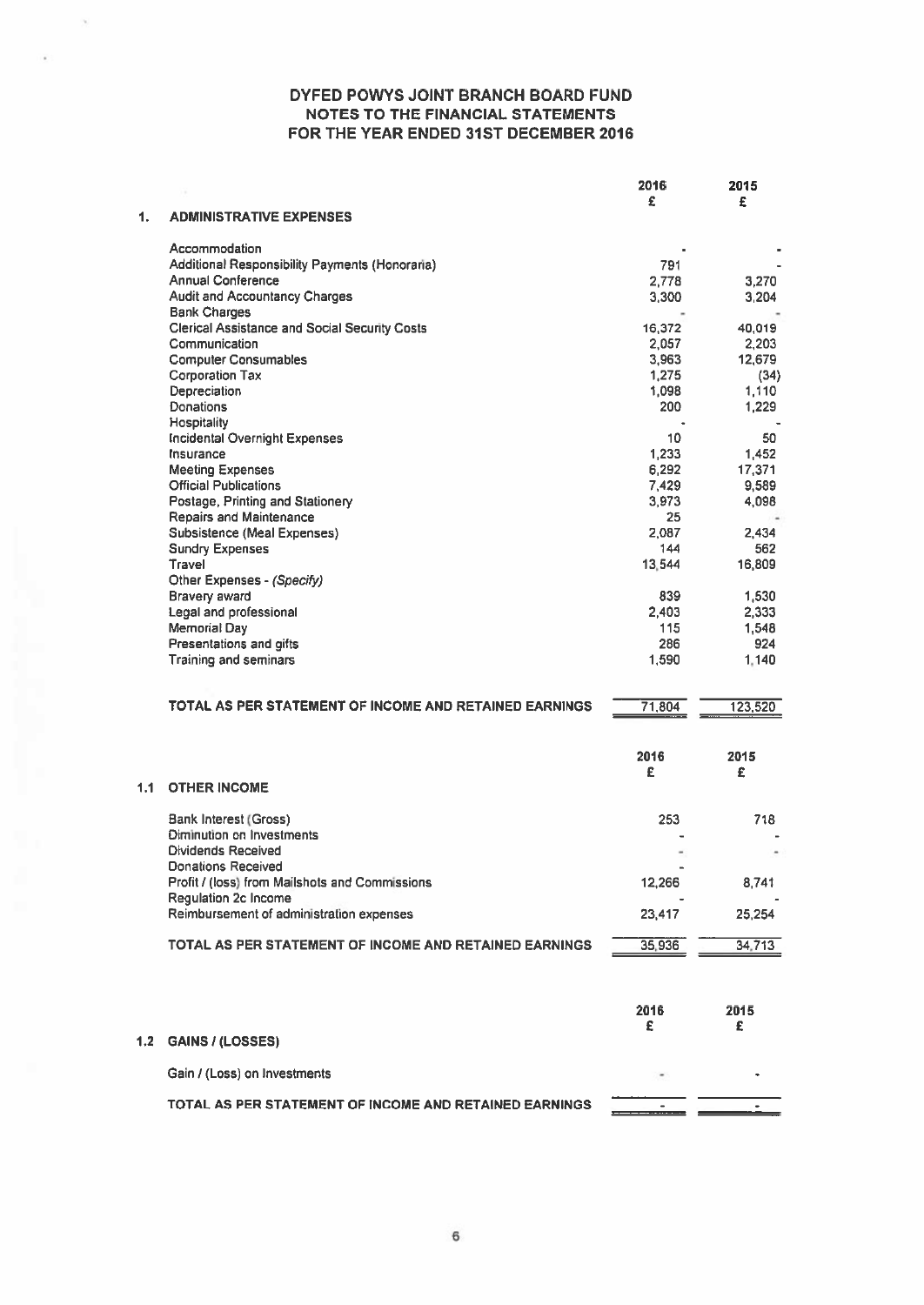#### 2. ACCOUNTING POLICIES

#### A. Basis of Preparing the Financial Statements

The Financial Statements have been prepared under the requirements of the Police Federation Regulations and Fund Rules and adopting the measurement principles of Financial Reporting Standard 102 Section 1A, "The Financial Reporting Standard applicable in the UK and Republic of Ireland" (FRS 102) applicable to small entities.

This is the first year in which the Financial Statements have been prepared in accordance with FRS 102 Section 1A - small entities. Refer to note 8 for an explanation of the transition.

The date of the transition is 1st January 2015. The transition to FRS 102 Section 1A has resulted in <sup>a</sup> small number of changes in the accounting policies to those used previously

#### B. Accounting Convention

The Financial Statements have been prepared under the historic cost convention.

#### C. Income

Income is primarily derived from subscriptions collected from the Funds members.

Other income sources may include rental / investment income and income generated from providing member services

#### D. Expenditure

Expenditure is shown inclusive of Value Added Tax.

#### E. Depreciation

Depreciation has been calculated at rates required to write off the relevant assets over their anticipated lives.

The applicable annual rates are: Furniture and Fittings — 15% reducing balance basis Computer Equipment — 25% straight line basis Other Assets **Example 25** and 25% reducing balance basis Property - (Specify)

#### F. Taxation

Provision is made for Corporation Tax in respec<sup>t</sup> of the Fund's liability to taxation on investment income, capital gains and income derived from third party transactions.

#### G. Investments (if applicable)

Investments and investment properties are shown in the Financial Statements at market value.

#### H. Deferred Taxation (if applicable)

Deferred taxation is provided on the liability method to take account of timing differences between the treatment of certain items for accounts purposes and their treatment for tax purposes.

I. Other Policies - (Specify)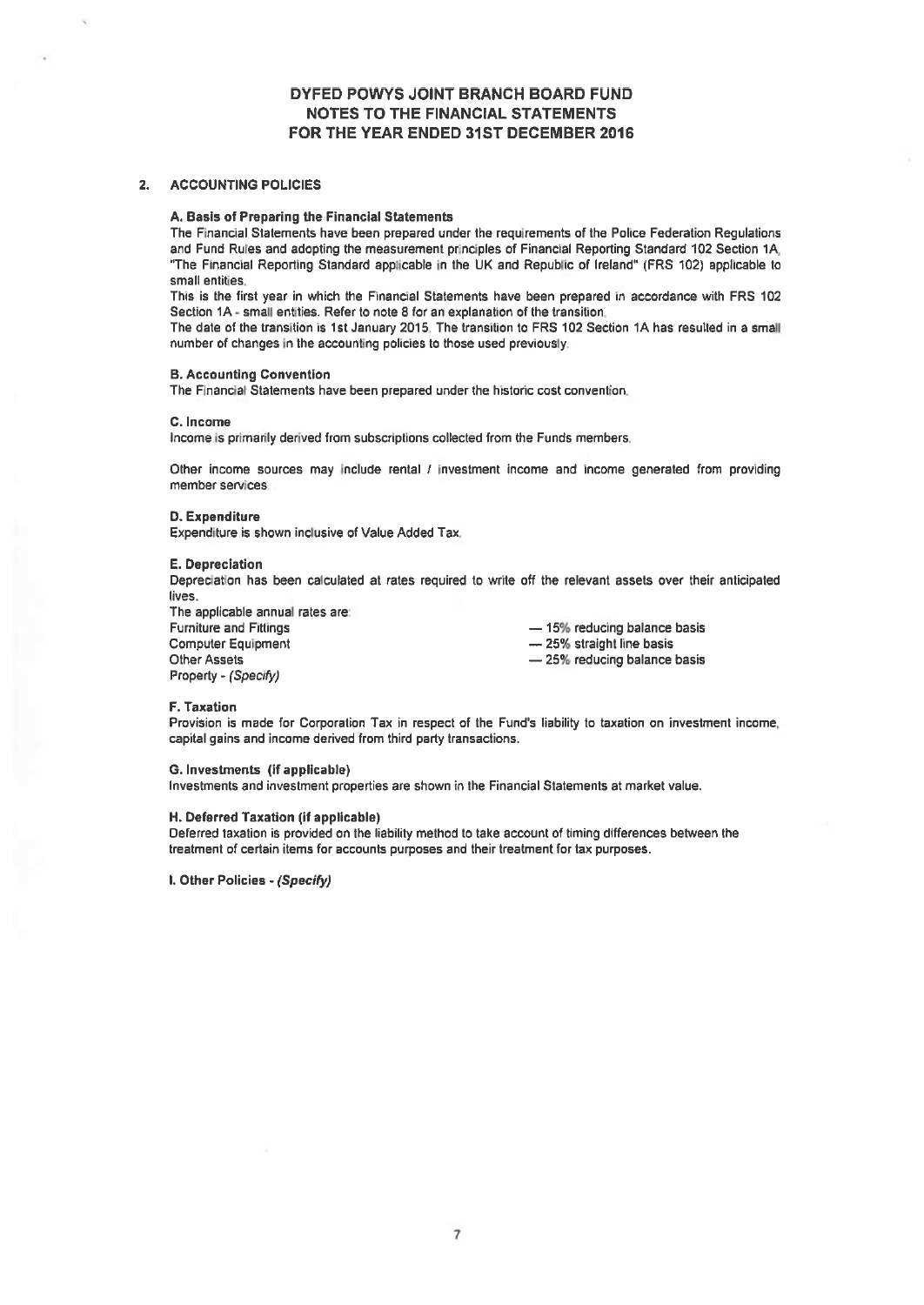### 3. STATEMENT OF MANAGEMENT COMMITTEES RESPONSIBILITIES

- Select suitable accounting policies and apply them consistently.
- Make judgements and estimates that are reasonable and prudent.
- Ensure that the Financial Statements are prepared on the going concern basis unless it is appropriate to presume otherwise.

#### 4. CONTRIBUTIONS DUE FROM ((TO) JOINT CENTRAL COMMITTEE

|                                                                                                                                                                                                                                                                                                                                                                                                                                                                                                                                                                                                                                                                                                                               |                                                      |      | DYFED POWYS JOINT BRANCH BOARD FUND<br><b>NOTES TO THE FINANCIAL STATEMENTS</b><br>FOR THE YEAR ENDED 31ST DECEMBER 2016 |      |                                       |                                       |
|-------------------------------------------------------------------------------------------------------------------------------------------------------------------------------------------------------------------------------------------------------------------------------------------------------------------------------------------------------------------------------------------------------------------------------------------------------------------------------------------------------------------------------------------------------------------------------------------------------------------------------------------------------------------------------------------------------------------------------|------------------------------------------------------|------|--------------------------------------------------------------------------------------------------------------------------|------|---------------------------------------|---------------------------------------|
| STATEMENT OF MANAGEMENT COMMITTEE'S RESPONSIBILITIES<br>Regulation 18(2) of The Police Federation Regulations (as amended) requires the Committee, in relation to<br>Federation funds held by it, to keep accounts showing all monies received or paid out and to cause the<br>Financial Statements for each year to be audited by an independent auditor. In causing the Financial<br>Statements to be prepared, the Committee is required to:<br>· Select suitable accounting policies and apply them consistently.<br>. Make judgements and estimates that are reasonable and prudent.<br>. Ensure that the Financial Statements are prepared on the going concern basis unless it is appropriate<br>to presume otherwise. |                                                      |      |                                                                                                                          |      |                                       |                                       |
| The Committee is responsible for keeping adequate accounting records and also is responsible for safe-<br>guarding the assets of the Fund and hence for taking reasonable steps for the prevention and detection of<br>fraud and other irregularities.                                                                                                                                                                                                                                                                                                                                                                                                                                                                        |                                                      |      |                                                                                                                          |      |                                       |                                       |
| <b>CONTRIBUTIONS DUE FROM / (TO) JOINT CENTRAL COMMITTEE</b>                                                                                                                                                                                                                                                                                                                                                                                                                                                                                                                                                                                                                                                                  |                                                      |      |                                                                                                                          |      |                                       |                                       |
| Constables<br>Sergeants<br>Inspectors                                                                                                                                                                                                                                                                                                                                                                                                                                                                                                                                                                                                                                                                                         |                                                      |      |                                                                                                                          |      | 2016<br>£<br>12,217<br>3.172<br>1.269 | 2015<br>£<br>12,029<br>3.218<br>1.192 |
|                                                                                                                                                                                                                                                                                                                                                                                                                                                                                                                                                                                                                                                                                                                               |                                                      |      |                                                                                                                          |      | 16,658                                | 16,439                                |
| <b>CONTRIBUTING AND NON CONTRIBUTING MEMBERS AT 31ST DECEMBER 2016</b>                                                                                                                                                                                                                                                                                                                                                                                                                                                                                                                                                                                                                                                        |                                                      |      |                                                                                                                          |      |                                       |                                       |
|                                                                                                                                                                                                                                                                                                                                                                                                                                                                                                                                                                                                                                                                                                                               | 2016<br><b>No. of Contributing</b><br><b>Members</b> | 2015 | 2016<br><b>No. of Non Contributing</b><br>Members                                                                        | 2015 | 2016<br>Others <sup>*</sup>           | 2015                                  |

# 5. CONTRIBUTING AND NON CONTRIBUTING MEMBERS AT 31ST DECEMBER 2016

|                               | 2016<br><b>No. of Contributing</b><br><b>Members</b> | 2015  | 2016<br><b>No. of Non Contributing</b><br><b>Members</b> | 2015 | 2016<br>Others*          | 2015           |
|-------------------------------|------------------------------------------------------|-------|----------------------------------------------------------|------|--------------------------|----------------|
| Cadets                        | $\overline{\phantom{a}}$                             | ۰     | ۰                                                        |      | ۰                        | $\blacksquare$ |
| Constables                    | 850                                                  | 885   | 11                                                       |      | ۰                        | $\sim$         |
| Sergeants<br>Inspectors/Chief | 210                                                  | 208   | ٠                                                        | ۰    | ٠                        | ۰              |
| Inspectors                    | 84                                                   | 82    | $\overline{\phantom{0}}$                                 |      | $\overline{\phantom{a}}$ |                |
|                               | 1.144                                                | 1.175 |                                                          | ۰    |                          |                |

\* This column refers to those members who are non contributors by virtue of receiving no pay, being on unpaid maternity leave or serving officers on career breaks. (JBB Circular 53/96 refers)

#### 6. INVESTMENTS (if applicable)

|                             | 2016<br><b>Market</b><br>Value | 2015<br><b>Market</b><br>Value |
|-----------------------------|--------------------------------|--------------------------------|
|                             |                                |                                |
| <b>Equities</b>             | $\overline{\phantom{a}}$       |                                |
| <b>Fixed Interest Funds</b> | ٠                              | $\overline{\phantom{a}}$       |
| <b>Unit Trusts</b>          | ۰                              | $\sim$                         |
| Others - (Specify)          | ٠                              | $\blacksquare$                 |
|                             | ٠                              | $\overline{\phantom{0}}$       |

# 7. INVESTMENT PROPERTIES (if applicable)

|                              | 2016<br><b>Market</b> | 2015<br><b>Market</b> |
|------------------------------|-----------------------|-----------------------|
|                              | Value                 | Value                 |
|                              |                       | c                     |
| <b>Investment Properties</b> | ÷,                    | ×.                    |
|                              | $\bullet$             | $\bullet$             |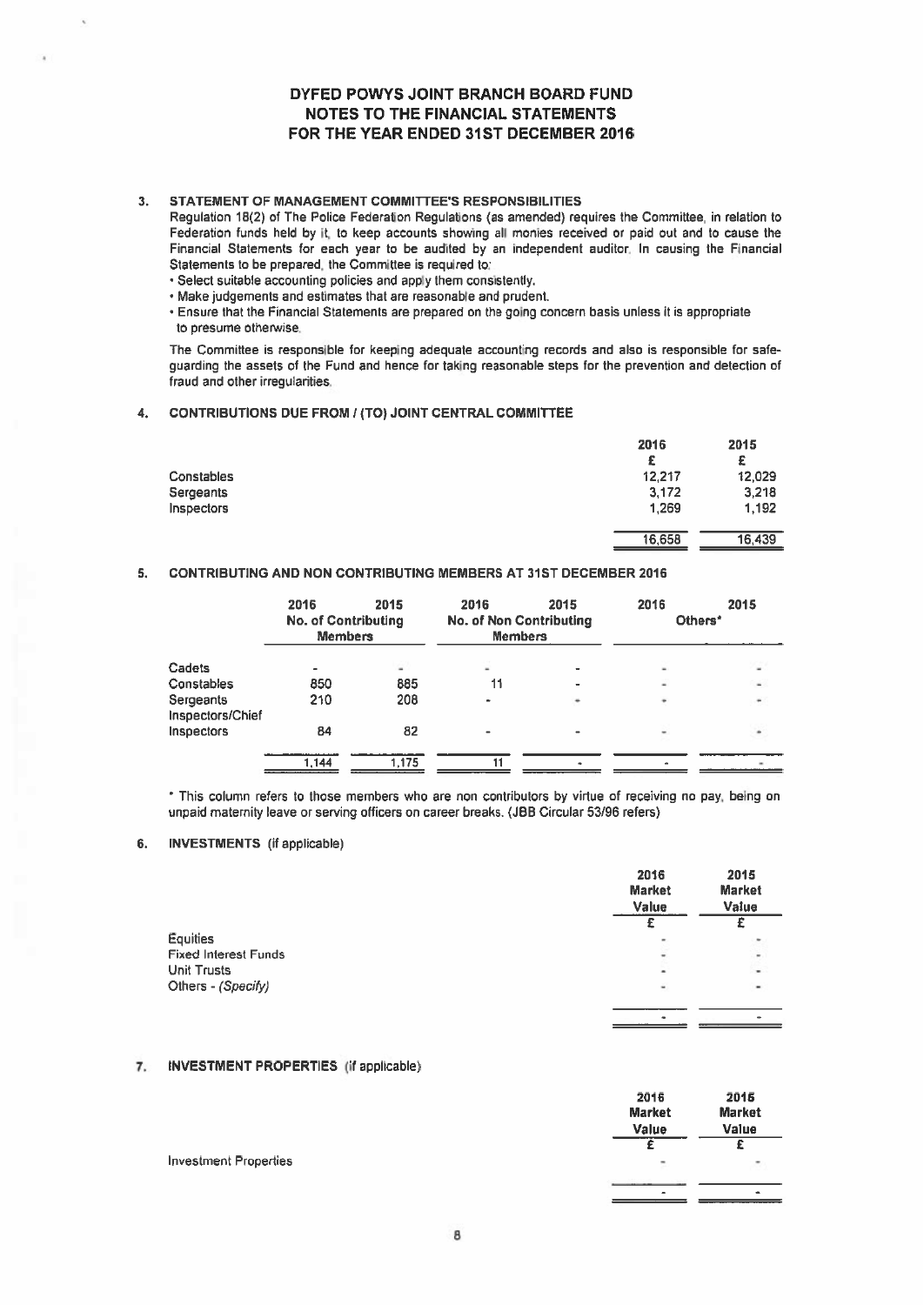# 8. TRANSITION TO FRS 102 SECTION IA - SMALL ENTITIES

This is the first year that the entity has presented Financial Statements complying with the measurement principles of FRS 102 Section 1A. The entity has restated the comparative prior year amounts (where applicable) in accordance with FRS 102 Section 1A requirements.

#### CHANGES UNDER FRS 102 SECTION IA - SMALL ENTITIES

1. Investments and investment properties are now measured at market value rather lhan at historic cost.

2. Deferred tax on change in measurement of investments from historic cost to market value.

### Restated Statement of Financial Position

|                                                                      | Explanation |                          |
|----------------------------------------------------------------------|-------------|--------------------------|
| Original Retained Earnings at 31 December 2015                       |             | 181.083                  |
| <b>Restatement of Investments and Investment Properties</b>          |             |                          |
| Deferred Tax on Restatement of Investments and Investment Properties | כי          | $\overline{\phantom{a}}$ |
| Restated Retained Earnings at 31 December 2015                       |             | 181,083                  |

# Restated Statement of Income and Retained Earnings

|                                                                      | explanation | z.      |
|----------------------------------------------------------------------|-------------|---------|
| Original Surplus / (Deficit) for the Year Ended 31 December 2015     |             | (4.071) |
| <b>Restatement of Investments and Investment Properties</b>          |             |         |
| Deferred Tax on Restatement of Investments and Investment Properties |             |         |
| Restated Surplus / (Deficit) for the Year Ended 31 December 2015     |             | (4.071) |

Explanation £